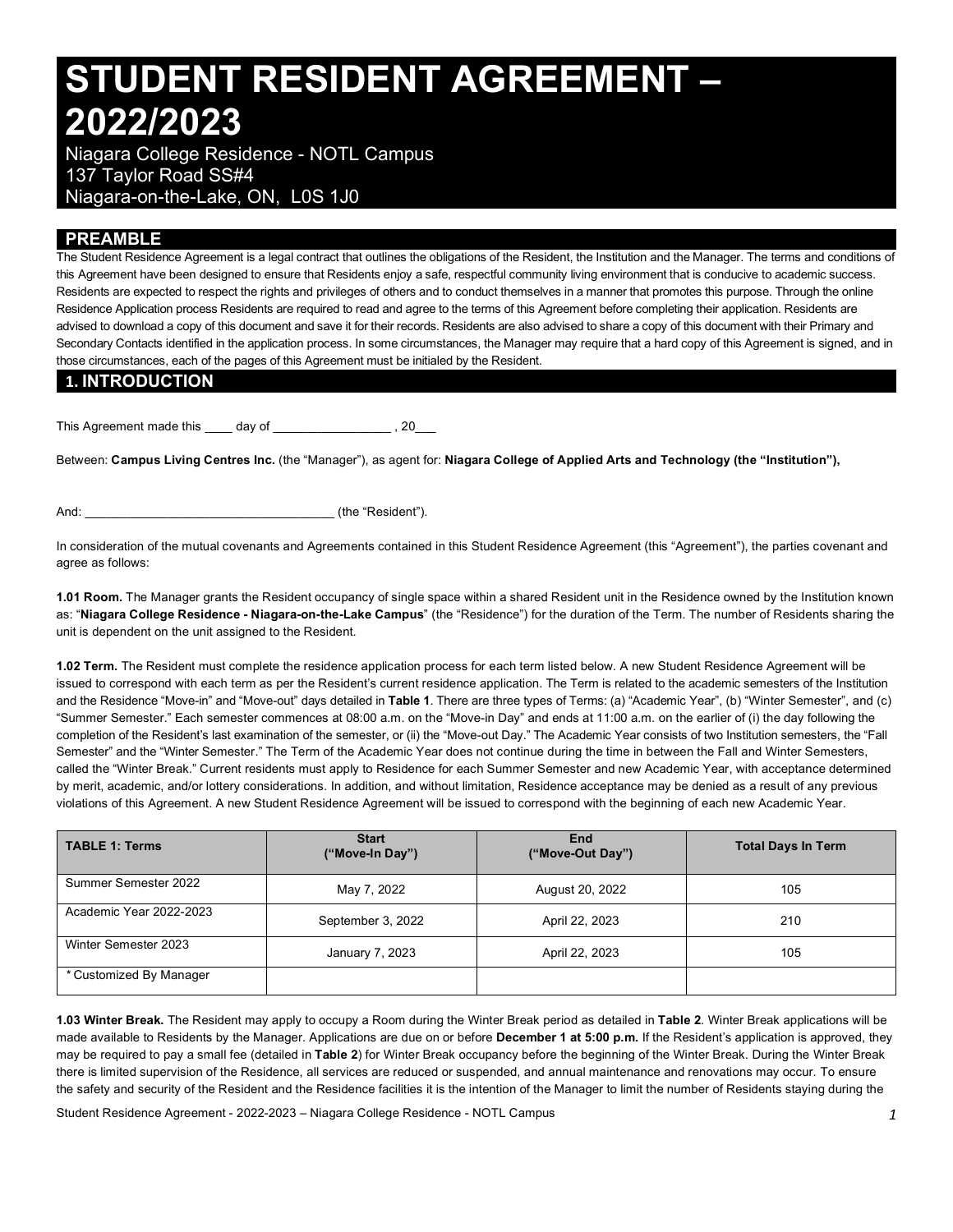Winter Break to a small number of individuals that demonstrate a significant need for Residence accommodations. If the Resident is found occupying a Room during the Winter Break without having given written notice to the Manager, the Resident shall be subject to **\$35.00** for each day during the Winter Break period or **\$300** for the entire Winter Break, due immediately.

| TABLE 2: Winter Break   | <b>Start</b>      | End             | Winter Break Fee |  |
|-------------------------|-------------------|-----------------|------------------|--|
| Academic Year 2022-2023 | December 17, 2022 | January 7, 2023 | \$300.00         |  |

 **1.04 Extended Terms**. The Term of this Agreement may be extended by the Manager if the Resident applies in writing for an "Extension" in accordance with the Managers published policies about Term Extensions. Extensions are subject to availability. Priority will be given to Residents travelling from great distances, who demonstrate a special need, or who are enrolled in orientation or academic programs that begin early or continue beyond the Residence Term. Extensions may also be granted for any 'Early Move-In', 'Late Move-Out' or 'Summer Residence' programs offered by the Manager. Residents granted Extensions are subject to the fees detailed in **Table 3**. Any Resident found occupying a Room outside of the Term without approval from the Manager are subject to additional fees over and above those detailed in **Table 3**.

| <b>TABLE 3: Extended Terms</b> | <b>Start</b><br>("Move-In Day") | End<br>("Move-Out Day") | Fees        |  |
|--------------------------------|---------------------------------|-------------------------|-------------|--|
| Summer Semester 2022           | May 1, 2022                     | August 27, 2022         | \$35.00/Day |  |
| Academic Year 2022-2023        | N/A                             | N/A                     | \$35.00/Day |  |
| Winter Semester 2023           | N/A                             | N/A                     | \$35.00/Day |  |
| * Customized By Manager        |                                 |                         |             |  |

 **1.05 Acknowledgement of Services and Responsibility of the Manager.** The Resident acknowledges that neither the Manager nor the Institution stands in loco parentis with respect to the Resident. The Residence provides living accommodations for independent students who are to be responsible and accountable for their personal needs and their interactions with their fellow residents as opposed to residential care. The Manager is responsible for the maintenance and operation of the residence. The Manager, in consultation with the Institution, may from time to time, in its sole and unfettered discretion, establish and/or amend policies, protocols and guidelines to uphold and ensure compliance with the standards set forth by the Manager, all of which will constitute part of the Residence Community Living Standards or Institution Code of Conduct, as appropriate. The Resident hereby acknowledges and agrees that they are solely responsible for their compliance with / review of such policies, protocols and guidelines (as may be created, amended, revised or restated by the Manager) found at [www.niagararesidence.ca.](www.niagararesidence.ca)

 **1.06 Conditions of Occupancy.** The Resident may not occupy a Room, unless (i) the Resident is currently enrolled and maintaining status as a full- time student in good standing at the Institution; (ii) this Agreement is executed by all parties; (iii) all Residence Fees then due and payable are paid in full as stated in **section 2.03**; (iv) the Manager has designated a Room for the Resident and (v) the Resident meets any additional conditions to occupancy established by the Institution, including any vaccination conditions.

 **1.07 Force Majeure.** Notwithstanding anything in this Agreement, if either the Manager or the Institution is bona fide delayed or hindered in or prevented from the performance of any term, covenant or act required under this Agreement (including, without limitation, delivery of occupancy of the Room) by reason of strikes, labour troubles; inability to procure materials or services; power failure; restrictive governmental laws or regulations; riots; insurrection; sabotage; rebellion; disease; epidemic; public health or safety concerns; war; act of God or other reasons whether of a like nature or not, which is not the fault of the Manager or the Institution which is delayed or hindered in or prevented from performing work or doing acts required under the terms of this Agreement, then the performance of that term, covenant or act is excused for the period of the delay and the party delayed will be entitled to perform that term, covenant or act within the appropriate time period of the expiration of the period of the delay. The Resident hereby confirms their understanding that the Manager, in consultation with the Institution, may, in its sole and unfettered discretion, make such amendments to or policies, protocols and guidelines to alter the then in force Residence Community Living Standards or Institution Code of Conduct to address the cause(s) or effect(s) of such delay or delays.

 **1.08 No Assignment.** This Agreement and the rights and privileges granted to the Resident under it are not assignable by the Resident and the Resident may not sublet the Room. The Resident may not permit the use of the Room by any other person, other than a person designated by the Manager. The Room or Residence services/facilities including the mailbox, internet or data connection may not be used for any business use.

 **1.09 Scope.** The terms of this Agreement apply to all Residents, for the entire duration of their stay, regardless if the dates of residency are outside of those listed in tables 1 or 2.

#### **2. RESIDENCE FEES**

 **2.01 Payment of Fees.** All amounts payable by the Resident under this Agreement are payable to **"CLC Niagara"** and payment must be delivered to the Manager. All amounts payable under this Agreement may be paid by cash, certified cheque, bank draft, money order, debit, or online as designated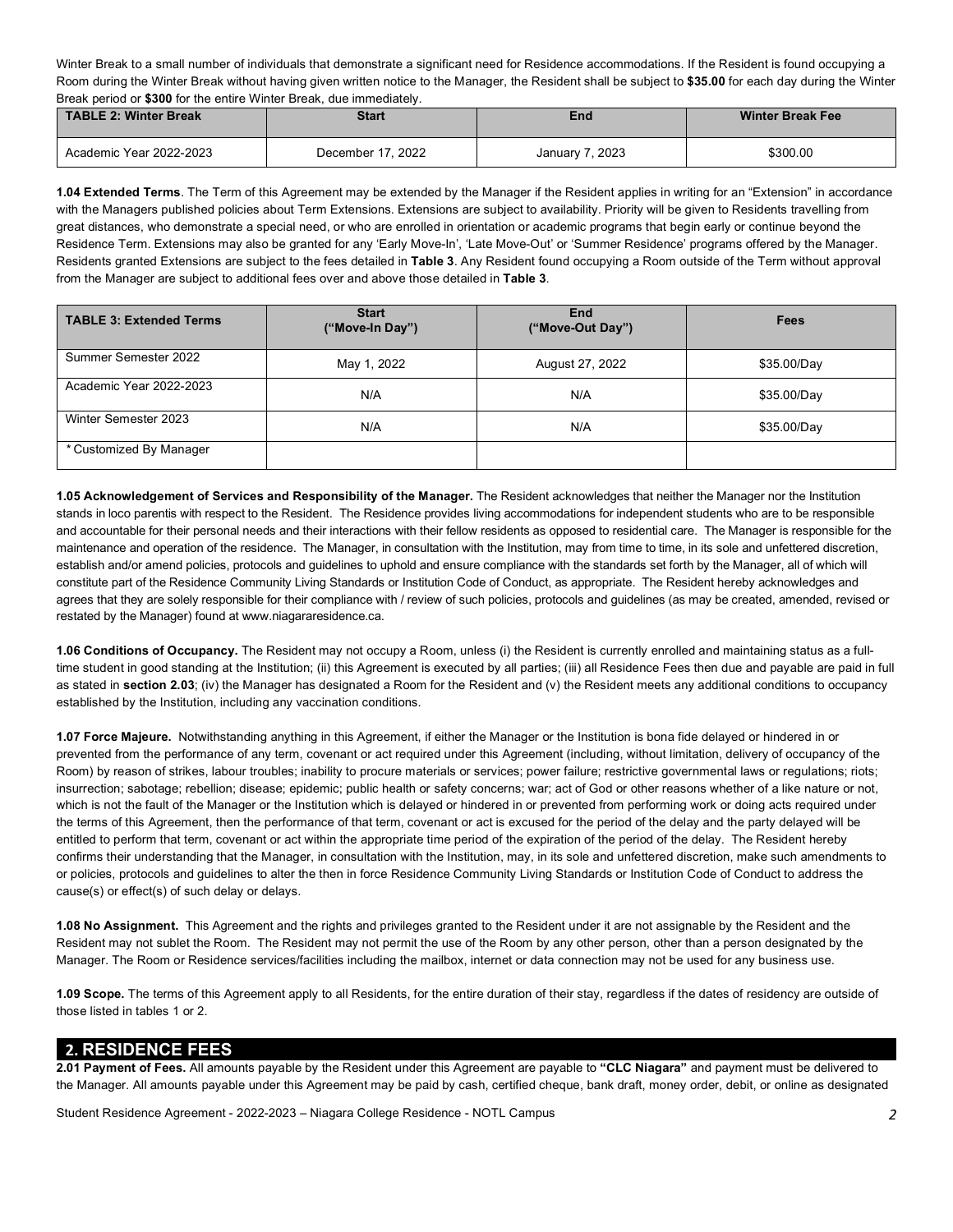by the Manager. Personal cheques will not be accepted. Academic results may be withheld and/or other academic sanctions are possible for failure to maintain an up to date financial account with the Residence.

 **2.02 Deposit.** Prior to the Resident's first payment of Residence Fees, the Resident must pay a deposit (the "Deposit") to be held by the Manager and applied to the cost of repairing damage to the Room, any additional cleaning charges, and to any unpaid amounts owing by the Resident under this Agreement. The amount of the deposit is detailed in **Table 4**. Upon the termination of this Agreement, provided that there are no damage claims or unpaid amounts then owing, the Deposit will be refunded to the Resident as described in **section 8** of this Agreement.

 **2.03 Residence Fees.** The Resident must pay the "Residence Fees" in accordance with the Rates and Payment Schedules detailed in Table 4 for the right to occupy a Room during the Term. Tables 2, 3 and 4 also detail additional Fees that the Resident is subject to, including the cost of Extended Terms. If a hard copy of this Agreement is required by the Manager, the Resident is required to select one of the payment schedule options, by initialing their desired option

|          | <b>TABLE 4: Fees &amp; Payments</b>                                                                                                                                                                                                                           |  |  |  |  |
|----------|---------------------------------------------------------------------------------------------------------------------------------------------------------------------------------------------------------------------------------------------------------------|--|--|--|--|
| 1.<br>2. | The Deposit for the Academic Year 2022-2023 is \$500.00.<br>Academic Year 2022-2023 Payment Schedule Option (b) includes a non-refundable \$100.00 administration fee and Option (c)<br>includes a non-refundable \$200.00 administration fee.                |  |  |  |  |
|          | Summer Semester 2022 Payment Schedule Two Bedroom                                                                                                                                                                                                             |  |  |  |  |
| (a)      | \$2,780.00 payable on or before April 15, 2022, at 5:00 p.m. or                                                                                                                                                                                               |  |  |  |  |
| (b)      | \$2,780.00 payable as to \$695.00 on or before April 15, 2022 at 5:00 p.m. and as to \$695.00 on or before May 15, 2022 at 5:00 p.m.<br>and as to \$695.00 on or before June 15, 2022 at 5:00 p.m. and as to \$695.00 on or before July 15, 2022 at 5:00 p.m. |  |  |  |  |
|          |                                                                                                                                                                                                                                                               |  |  |  |  |
|          | Academic Year 2022 2023 Payment Schedule Two Bedroom                                                                                                                                                                                                          |  |  |  |  |
| (a)      | \$8,100.00 payable on or before June 15, 2022, at 5:00 p.m. or                                                                                                                                                                                                |  |  |  |  |
| (b)      | \$8,200.00 payable as to \$4,100.00 on or before June 15, 2022 at 5:00 p.m. and as to \$4,100.00 on or before September 15, 2022 at<br>5:00 p.m.                                                                                                              |  |  |  |  |
| (c)      | \$8,300.00 payable as to \$2,100.00 on or before June 15, 2022 at 5:00 p.m. and as to \$2,100.00 on or before August 1, 2022 at 5:00<br>p.m. and as to \$4,100.00 on or before September 15, 2022 at 5:00 p.m.                                                |  |  |  |  |
|          |                                                                                                                                                                                                                                                               |  |  |  |  |
|          | Winter Semester 2023 Payment Schedule Two Bedroom                                                                                                                                                                                                             |  |  |  |  |
| (a)      | \$4,050.00 due December 1, 2022 at 5:00 p.m. or if accepted after December 1, 2022 payment is due immediately.                                                                                                                                                |  |  |  |  |
|          | Customized By Manager  Payment Schedule ______________                                                                                                                                                                                                        |  |  |  |  |
|          | Term: _______________\$________________, payable on or before ________________________20_____ at 5:00 p.m. or                                                                                                                                                 |  |  |  |  |
|          | \$ ______________, payable as to \$ _______________ on or before _________________, 20 ___ at 5:00 p.m. and as to \$ ____________ on or before                                                                                                                |  |  |  |  |

 **2.04 Non-Student Rates.** The Residence Fees payable under this Agreement are a special student rate for full-time students of the Institution. If the Resident ceases to be a full-time student of the Institution, and wishes to continue to occupy a Room: (i) the Resident must deliver a written request to the Manager no later than two (2) business days after ceasing to be a full-time student of the Institution, which the Manager may accept or reject in its sole and unfettered discretion, and (ii) if the request is accepted by the Manager, the Resident must pay within two (2) business days of receiving notice of that acceptance (a) any unpaid Residence Fees (whether or not otherwise due) and (b) a supplementary fee equal to the difference between (1) the product of the number of days remaining in the Term as of two (2) business days after the date on which the Resident ceases to be a full-time student of the Institution and the daily conference rate then charged by the Manager for rooms in the Residence, minus (2) the Residence Fees.

 **2.05 Interest.** Any amount payable by the Resident under this Agreement which is not paid may be sent to a third-party collection agency. In lieu of interest charges, the Manager may chose to implement a late payment fee.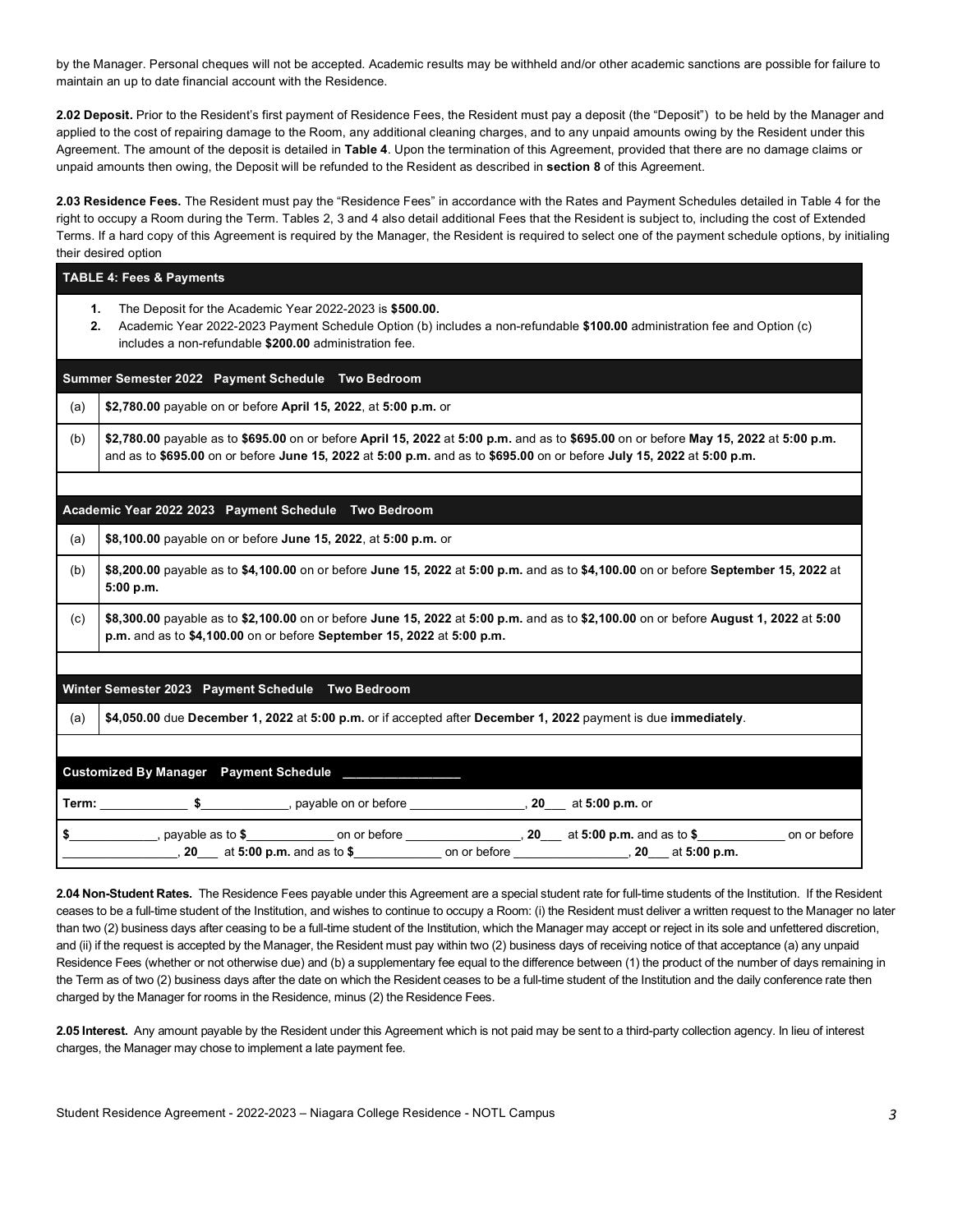**2.06 No Waiver of Fees.** Nothing in this Agreement, nor any entry or repossession of the Room by the Manager releases the Resident from any liability for the payment in full of all amounts payable under this Agreement for the Term.

#### **3. RESIDENCE PROCEDURES**

 **3.01 Move-In Procedure.** The Resident must follow all move-in times, dates and procedures outlined by the Manager. The Resident will be notified of the date and time that the Resident may move into the Room. If the Resident wishes to move-in prior to the scheduled move-in day, the Resident may do so at the Manager's then posted nightly rate and subject to availability (detailed in **Table 1 & 3**). Care is to be exercised in moving-in heavy objects to avoid damage to floor coverings, walls, doors and frames and any other part of the Residence. The Resident shall be responsible to pay forthwith to the Manager the cost of any damage to the Room or the Residence arising from the move-in.

 **3.02 Move-Out Procedure.** Prior to either (i) the expiry of the Term, or (ii) the date on which the Resident is to vacate the Residence (detailed in **Table 1**  & **3**), the Manager, or designate, can be requested in advance by the Resident to complete a visual inspection of the Suite to view the state of cleanliness and repair. If no request to inspect the suite is made by the Resident, the inspection will take place once the Resident has vacated the suite. In the event the Resident chooses to have the inspection completed prior to vacating the suite, the Manager, or designate, will inspect the suite and inform the Resident of potential damage and/or cleaning charges and outline what steps the student may take to mitigate charges. On vacating, all garbage and belongings of the Resident must be removed, and the suite must be cleaned to the point of restoring the suite to its original condition. Once the Resident has vacated, the Manager, or designate, will complete a documented visual inspection of the Suite. In the event deficiencies are found, the cost of cleaning the suite and restoring it to its original state may be deducted from the Resident's original Deposit. There is a minimum cleaning charge of \$25.00 and damage charges will be billed accordingly at the cost of restoring the suite to its original condition. Any items left behind by the Resident will be immediately discarded; the Residence shall not be liable to the Resident for any loss of property as a result. As with the "move-in procedures", care must be exercised to avoid damage to doors, frames, walls, floor coverings and any other part of the Residence. The Resident is financially responsible to pay forthwith for any damage caused on moving out of the Residence.

 **3.03 Roommates.** The Resident may be notified prior to move-in the name and contact information of their roommate (and vice-versa). This disclosure is to enable the roommates to get acquainted and to arrange bringing common supplies to the Residence. Roommate changes may be requested for cause at any time. The Manager's first priority is to try to mediate any dispute between roommates. If a roommate change is required roommates may be moved to different Rooms (subject to availability within the Residence and to the Manager discretion), unless another Agreement can be reached amongst all parties involved.

 **3.04 Room Reassignment.** The Manager may in its sole and unfettered discretion, relocate the Resident to another Room upon 48 hours advance written notice. The Resident agrees to comply with the terms of any relocation notice and to remove and relocate the Resident's property to the Room designated in the relocation notice. Residents are required to comply with any de-densifying efforts required on campus due to Covid-19 or other public health or safety emergency, including, but not limited to, the relocation of all or some residential students to alternative housing. Relocation does not constitute a termination of a residential student's housing contract. In the event that the Manager must relocate students as part of a de-densifying strategy due to public health, safety or other concerns for an extended period of time and alternative housing is not available, the Manager may, in its sole and unfettered discretion, pay impacted students fair and reasonable reimbursement (as determined by the Manager) as appropriate and based on information available at that time and in full and final satisfaction of the Manager's and the Institution's obligations hereunder.

 **3.05 Deliveries and Solicitation.** The Manager may control access to the Residence for deliveries. The Manager may allow reasonable access to political candidates or their representatives for the purpose of canvassing for support and delivering pamphlets.

 **3.06 Lost Keys, Lock Outs.** The Resident will be responsible for the cost of replacing lost keys (e.g., room key, mailbox key, etc.) at a cost determined by the Manager, to a maximum of \$20.00 per key. If the Resident is locked out of the Resident's Room, the Resident will pay a fee for letting the Resident into the Room, to a maximum of \$5.00, or will be provided with a temporary key to be returned immediately after use. Failure to return a temporary card in the time allotted will result in a replacement fee to a maximum of \$20.00.

#### **4. RESIDENCE FACILITIES, MAINTENANCE AND SERVICES**

 Inspection Report", listing all damage to and deficiencies in the Room and its furnishings, fixtures and equipment. At all times during the Term, the Resident must maintain the Room and its furnishings, fixtures and equipment to the same standard and condition as exists at the time possession of the Room is given to the Resident (or if the Manager repairs any damage or deficiency noted in the Room Inspection Report, to the same standard and condition as exists after repairing that damage or deficiency), subject to typical wear and tear. The Resident and any other person sharing a Room with the Resident are jointly and individually liable for any damage to or deficiency in the Room and its furnishings, fixtures and equipment, other than damage and deficiencies noted in the Room Inspection Report which are not repaired by the Manager. The Resident must give the Manager prompt written notice of any accidents, damage or malfunctions of any kind to the Room or its furnishing, fixtures and equipment. The Resident shall keep a copy of each such notice. **4.01 Responsibility for Damages.** Within 24 hours of taking possession of the Resident's assigned Room, the Resident must complete a "Room

 **4.02 Liability of Resident.** The Resident is liable for any damage to the building structure, fittings, fixtures, finishes, furniture and equipment comprising the Resident's Room, except only if such damage is caused by the proven negligence of the Institution or the Manager. The Resident is liable for any damage to the building structure, fittings, finishes, furniture and equipment beyond the confines of the Resident's Room should the damage arise from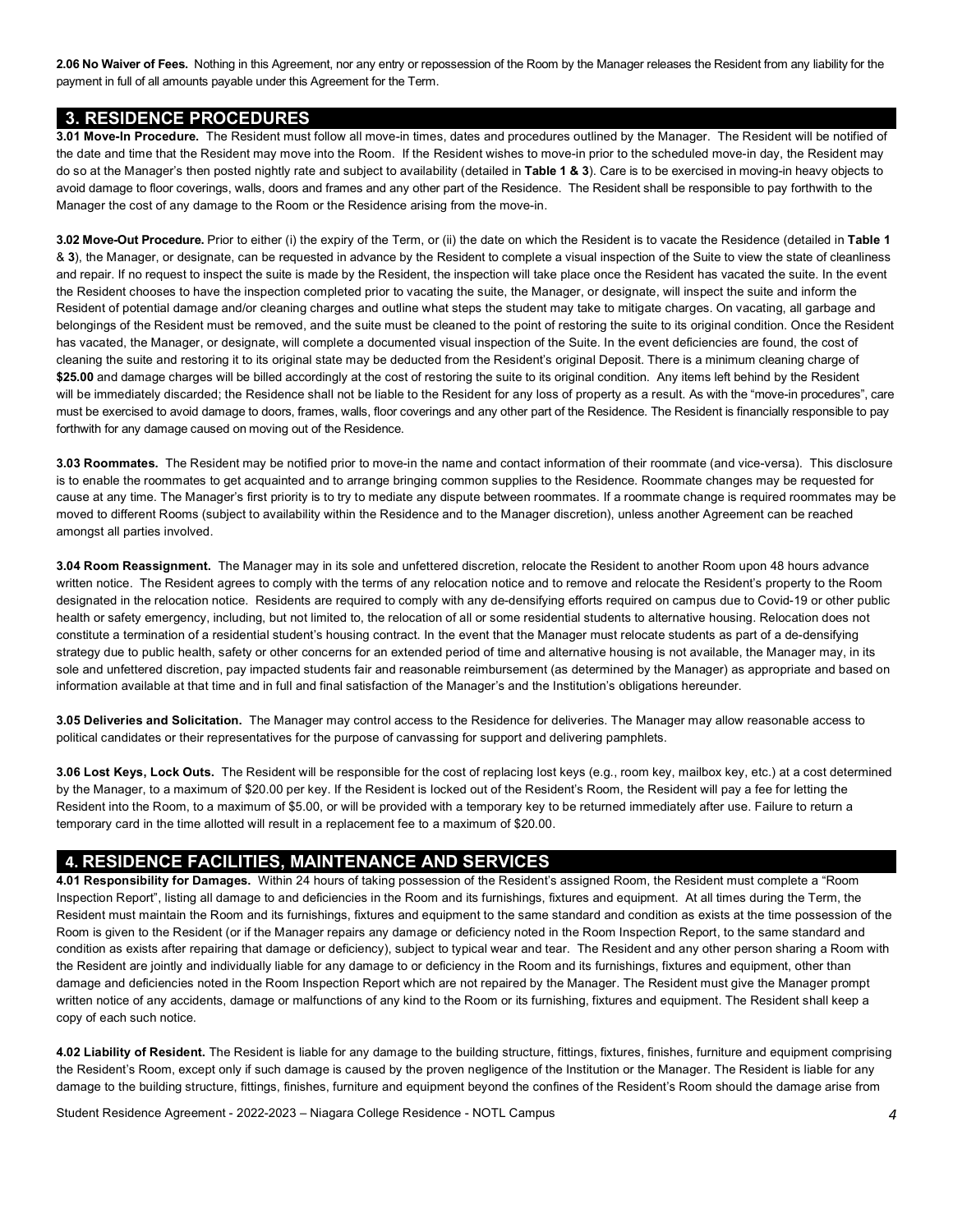the negligence or willful act of the Resident. The Manager and the Institution do not assume any responsibility for personal property that is lost, stolen or damaged from any cause. The Resident is strongly encouraged to obtain insurance to cover the above liabilities. Residence does not purchase such protection for personal property. The Resident must also take positive steps to ensure their safety by locking Room doors, and ensuring that only authorized persons enter their Room, suite and/or the building.

 **4.03 Damages to Common Areas.** Residents are responsible for taking all actions associated with good citizenship, including reporting information about damages and vandalism, and those allegedly responsible for causing the damage. The Resident may be held financially responsible for damage to any part of the Residence (interior/exterior common areas) if the resident, or guest of the Resident is found to be directly or indirectly involved in said damage Common areas include and are not limited to; the corridors, lounges, laundry rooms, stairwells, the exterior of Room doors, parking lots and any other public areas of the Residence. All charges for damages to common areas in residence that cannot be traced to those directly responsible will be split equally among the occupants of the building, wing, floor, or section of the residence deemed fair and appropriate by the Manager.

 **4.04 Room Entry.** The Manager subscribes to the principle that Residents are entitled to enjoy a reasonable right to privacy in residence Rooms. However, the Resident acknowledges that the Manager is entitled, without notice and without the Resident being present, to have authorized staff, the Institution's security services, emergency services, or the police enter the Room at reasonable times under the following conditions: (a) to provide repair and maintenance services as detailed in **section 4.05** of this Agreement; (b) to provide housekeeping services as detailed in **section 4.06** of this Agreement; (c) to ensure the safety and security of the Resident and/or when there is reasonable cause to believe an emergency situation has arisen; (d) during the Winter Break to provide routine maintenance; (e) when there is reasonable cause to believe that terms of this Agreement and/or the Residence Community Living Standards detailed in section 7.01 and/or the law is being violated. Authorized staff are supplied with a uniform and identification that is visible at all times.

 **4.05 Maintenance by the Manager.** Throughout the Term the Manager will inspect, maintain, repair and replace elements of the Residence in order to keep the Residence in a good condition and state of repair, complying with health, safety and fire standards required by law. This includes, but is not limited to, inspecting and testing fire safety equipment, major appliances, electrical, bathroom fixtures and plumbing.

 **4.06 Housekeeping Service and Cleanliness.** Housekeeping Service will be provided to clean only the kitchenette and washroom areas of the Room on a regularly scheduled basis as posted by the Manager. This Housekeeping Service is not optional. Residents must ensure that all counters and sinks are clear of any dishes, appliances, or any other personal items. As part of the Housekeeping Service, the Room will be inspected. Should the Room be found in an unhygienic state, the Resident(s) will be given 24 hours to return it to a proper state, or it will be cleaned at the discretion of the Manager with a minimum charge of **\$25.00**. The Resident shall, at all times during the Term, keep all parts of the Room clean, including and not limited to; floor coverings, doors, walls, ceilings, kitchenette appliances, counters, cupboards, faucets, sinks, furniture, glass, window frames, and other furnishings. Vacuums, brooms, and mops may be signed out at the front desk, subject to availability.

 **4.07 Limitation on Liability of Manager.** Unless arising as a result of their gross negligence, the Manager and the Institution shall not be liable to the Resident for any loss or damage, however caused to the Resident, the property of the Resident or to the property of the Resident's guest(s) while in the Residence or on the lands on which the Residence is situated. Without limiting the generality of the foregoing, such property includes and is not limited to, personal property of the Resident (including their vehicle(s) and their contents) and damage includes and is not limited to; damage caused by the failure of the plumbing or heating system or any other building system, defects in the structure of the Building, water or snow penetration, exterior weather conditions, damage arising from any cause beyond the control of the Manager or Institution, and any damage or injury arising from the activities of employees, contractors or agents of the Manager and the Institution. The Resident agrees that by executing the Agreement and residing in the Residence, they are acknowledging that they understand and freely assume the risks associated with communal living, including but not limited to risks of potential exposure to physical, mental or emotional harm or injury, communicable diseases and other contagious viruses. Accordingly, the Resident on their own behalf and on behalf of their successors, beneficiaries and next of kin hereby waives their right to demand or make any claim against (and indemnifies, releases and covenants and agrees to hold harmless each of) the Manager, the Institution, their agents, contractors, officers, directors, governors, management, successors, assigns, students and employees from or in relation to any and all damages, physical or other harm, death, liability, claims, expenses or loss due to any cause whatsoever, including negligence, breach of contract, or breach of any statutory or other duty of care (collectively, "Claims") arising under or related to this Student Residence Agreement and the provision of services or accommodation, including but not limited to exposure to communicable diseases and contagious viruses. The Resident further agrees to take all reasonable precautions and follow recommendations by public health authorities to mitigate the spread of communicable diseases while living in the Residence community. Failure to follow the Student Residence Agreement and measures related to said communicable diseases (including but not limited to Covid-19), or failure to follow directions from staff regarding communicable disease related rules or measures may result in standards action up to and including eviction from residence.

 **4.08 Heating of Room.** Throughout the Term the Manager will provide a heating system sufficient to provide a comfortable temperature in the Room and will operate, maintain and repair that heating system. During any period in which the heating system is not functioning to the standards set out above, the Manager will use commercially reasonable efforts, after receiving notice of the deficiency, to have the system repaired and functioning as soon as may be possible in the circumstances. In no event however, is the Manager liable to the Resident for any consequential illness or discomfort and the Manager shall not be deemed to be in default of its obligations under this Agreement, so long as it is using commercially reasonable efforts to have the system repaired.

 Student Residence Agreement - 2022-2023 – Niagara College Residence - NOTL Campus *5*  **4.09 Prohibited Items.** Only refrigeration appliances supplied with the Room are to be used. No other refrigeration items are to be brought into the Room. In order for appliances to be used in the Residence, they must bear a visible serial number and a CSA or UL identification tag. Irons, toaster ovens, coffee makers, electric kettles protected by automatic "shut off" may be used. Appliances found in rooms that do not bear a CSA or UL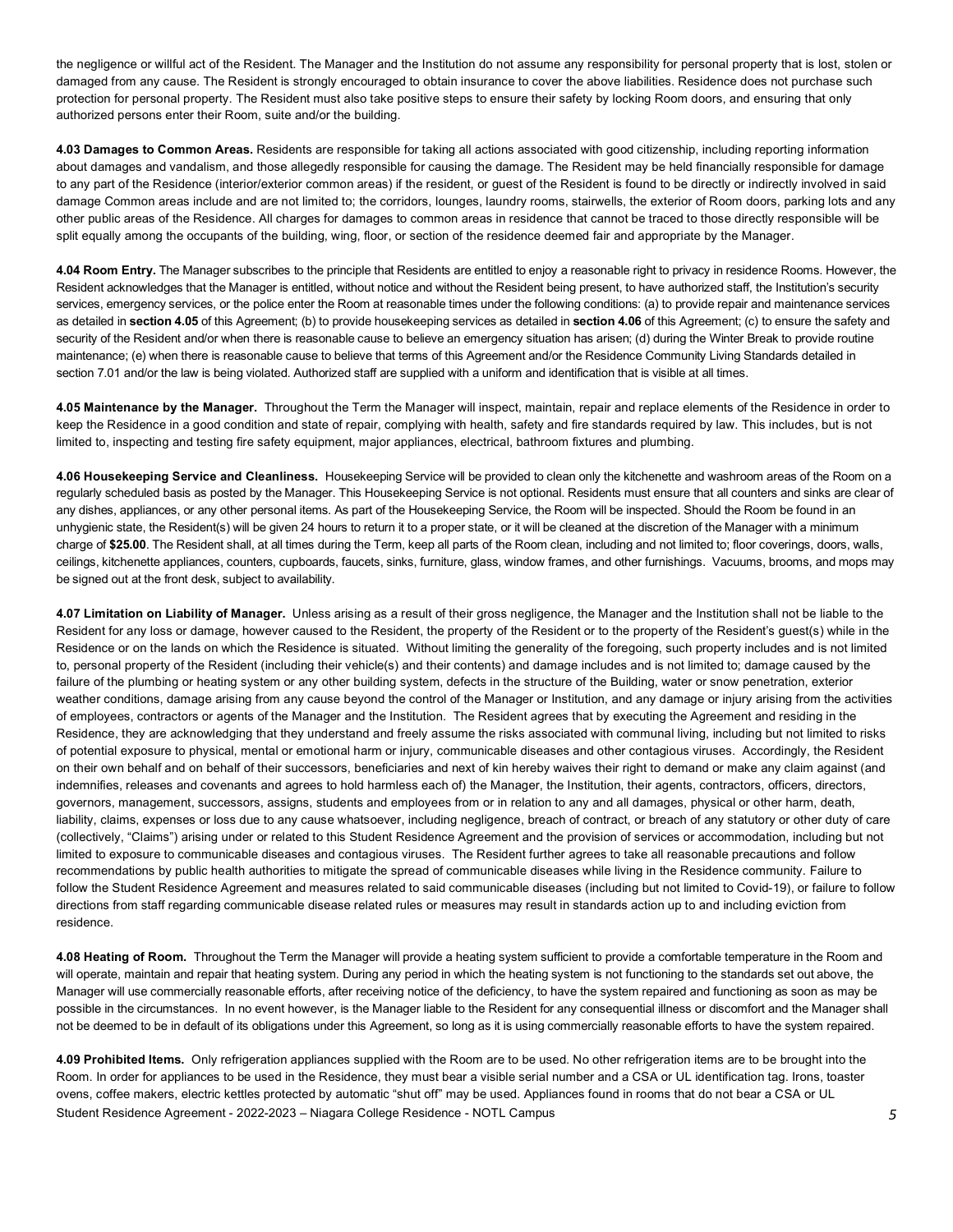identification tag will be removed by the Manager at the Resident's expense, without liability to the Manager for spoilage or damage to the appliance removed. The following are prohibited: open hot plates, deep fryers, indoor barbecues, fondues and the like; pets; candles, incense, lava lamps, halogen lamps, large musical instruments or noise producing devices such as subwoofers and PA systems, illegal substances, alcohol and drug paraphernalia, single serving glass alcohol containers (i.e. beer bottles, coolers, etc.), novelty glass liquor bottles, and large common source containers (i.e. kegs, 60oz containers); weapons, replica weapons, or any device that is designed for (or could be used for) the purpose to intimidate, threaten, harm, or kill.

 **4.10 Cable Television, Telephone & Internet Services.** Long Distance calling may be done only through the use of a prepaid phone card or by charges made to a third party number if using a provided, in room telephone. Neither the Institution nor the Manager guarantees the availability of telephone service or cable television services. If the Resident wants additional cable television, telephone or internet service above and beyond any that may be provided as "standard" in the Residence, the Resident must submit full details to and request and obtain the prior written approval of the Manager and Institution. With respect to Internet Services, the Institution may at its discretion only allow either the standard provided service or the approved alternate service and not both at the same time (Residents will need to complete the Institution's standard forms issued by their IT department). Cutting of wiring, boring of holes, the use of wireless routers, routers, or switches are not permitted. Any unauthorized services or equipment may be removed by the Manager, at the Resident's expense, without notice or liability. All Residents are subject to the Institution's and/or Service Provider's current Internet, cable television and telephone enrolment and usage policies.

 **4.11 No Moving of Supplied Furnishings.** All furnishings and equipment supplied with the Room shall remain in the Room for the duration of the Term. All furnishings, if rearranged, must be returned to their original position found at the commencement of the Term. No common area furniture is to be moved into the Room.

 **4.12 No Removal or Substitution.** The Resident may not remove, alter or change any property in the Room which is provided on occupancy or at any other time during the Term, including and not limited to; furnishings, fixtures, equipment, television sets, appliances, window screens, floor coverings and any mattress covering. The Resident shall use all such items only for their intended purpose.

 **4.13 No Renovation or Installation.** The alteration or renovation of the Residence facilities, furniture, fixtures, or equipment supplied in the Room is not permitted. The lock(s) provided by the Institution are the only locks to be used to secure the door to the Room. No other locks may be installed by the Resident and the Resident may not change the keying of the lock(s) which are provided. Unauthorized changes to temperature settings or duct or diffuser settings in the Room, and any attempt to make changes to the heating system in the Room are prohibited. The Resident may not install any electrical equipment which will overload the capacity of a circuit. Altering or otherwise tampering with electrical systems is prohibited. The Resident may not install furnishings or equipment of any kind (including and not limited to; shelving, light fixtures, audio or visual equipment, satellite dishes and radio or television antenna(e)), without the prior written consent of the Manager. If any such furnishing or equipment is installed without the Manager's consent, the Resident will immediately remove it after notice from the Manager, failing which the Manager may remove the furnishing or equipment at the expense of the Resident without further notice and without liability to the Resident for any damage to the furnishing or equipment so removed. The Resident is responsible to pay the costs of repairing all damage to the Room or Residence caused by the installation and removal of any furnishing or equipment installed by the Resident, whether installed with or without the Manager's consent. The Resident also is liable for any damage to property of others and for any injury to or death of any person caused by the installation, existence or removal of any furnishing or equipment installed by the Resident, whether installed with or without the Manager's consent.

 move out, or be subject to removal charges. Spikes, hooks, screws, tacks or nails or any permanent adhesion type tape shall not be put into or on the walls or woodwork, ceilings, furnishings, doors or windows of any part of the Residence. Residents may not decorate the outside of their room door unless for special occasions approved by the Manager. Strings of indoor lights should not be in direct contact with any flammable materials and should not be left on while the room is unattended. **4.14 Decorations.** The only acceptable form of affixing items to walls is the use of white sticky tack, and must be removed by the Resident prior to

 **4.15 Parking.** Residents must park vehicles in designated spaces only, as allotted by the Institution. The Resident shall affix to each vehicle's windshield such decal, label or other distinguishing marker as the Institution directs for identification. Residents parking cars or other motor vehicles in unauthorized areas without the payment of fees or without a formal written Agreement with the Institution may be charged with trespassing and, in addition, the vehicle may be removed at the Resident's expense without notice and without any liability by the Institution or the Manager for damages of any kind. Residents may not bring onto the Residence property any unlicensed or uninsured motor vehicle. If any vehicle become uninsured or has its license expire while parked on the Residence property, it must be removed by the Resident, failing which, after notice, the Institution may remove the vehicle at the Resident's expense, without any liability by the Institution or the Manager for damages of any kind. Bicycles must be stored or kept only in such locations that may be designated by the Manager. All vehicles and bicycles and their contents, if any, are brought onto the Residence property at the sole risk of the owner.

## **5. ROLE OF THE PRIMARY AND SECONDARY CONTACTS**

 **5.01 Primary and Secondary Contact(s).** The Resident, in executing this Agreement, is required to identify a "Primary Contact" and a "Secondary Contact". It is strongly recommended that these contacts are parents or legal guardians of the Resident. The Primary Contact serves as the individual that is contacted by the Manager if concerns or problems arise with the Resident, as detailed in **section 5.02** below. If the Primary Contact is not available, the Secondary Contact will be contacted.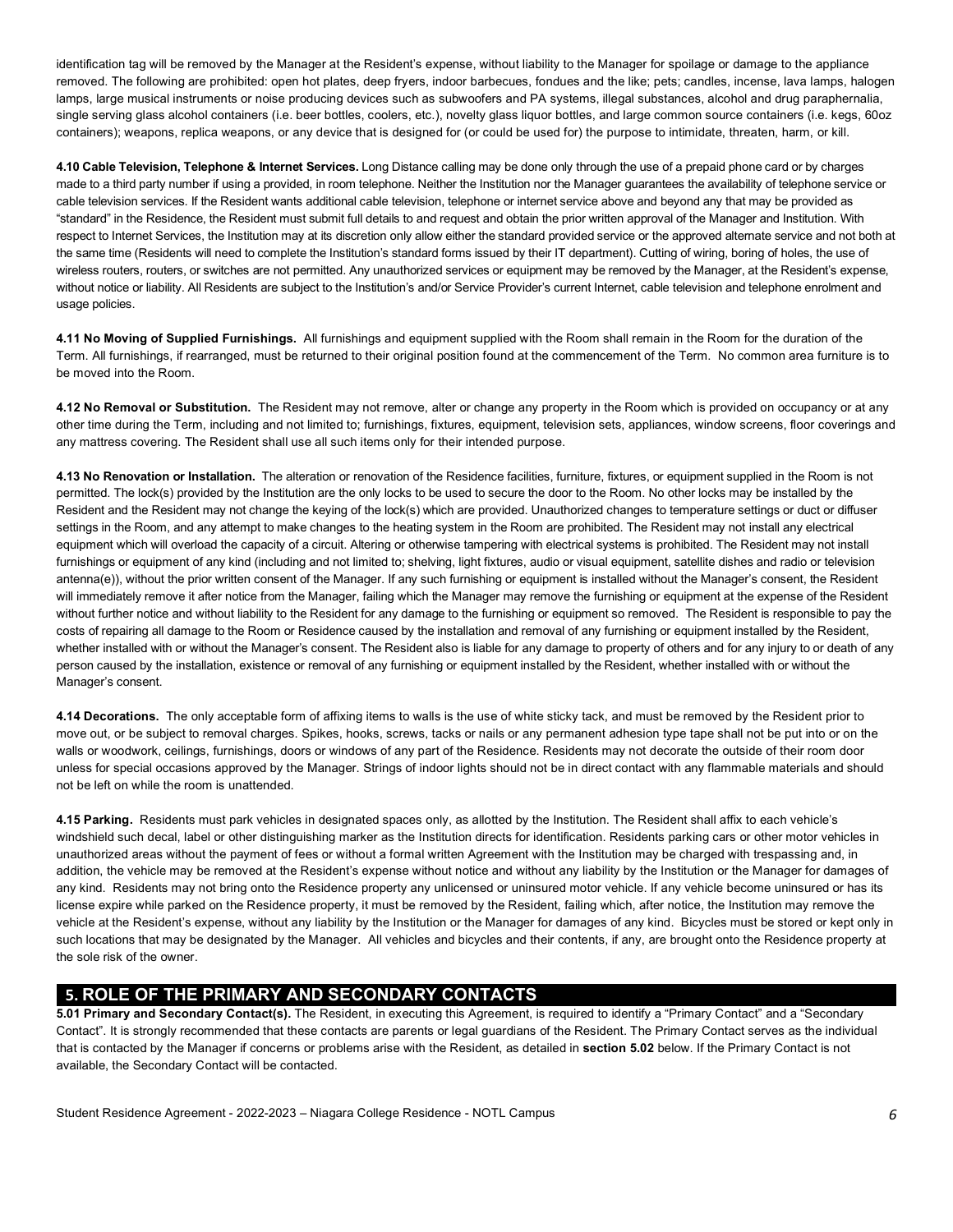**5.02 Consent to Contact Primary and Secondary Contact(s).** In most circumstances, Residents will be treated without reference to their parents, guardians or primary/secondary contacts (i.e. student conduct situations). However, the Manager or the Institution may contact the Primary or Secondary Contact at any time and for any purpose, including, without limitation, to advise them of (i) any accident or injury to the Resident, (ii) overdue financial payments, (iii) termination of this Agreement, and/or (iv) any situation where the Resident may cause harm to themselves or to another (v) if the Resident is placed on Residence Probation or issued any behavioural contract or Eviction by the Manager. The Manager or the Institution may disclose the Resident's personal information in such communications, and the Resident hereby consents to this disclosure.

#### **6. FREEDOM OF INFORMATION**

 **6.01 Freedom of Information.** "I consent to the Manager and the Institution collecting and disclosing to each other personal information about me concerning any misconduct or alleged misconduct by me, or any misconduct of others reported or witnessed by me, for the purpose of the Manager and the Institution using that personal information to administer their respective rules of conduct and disciplinary proceedings. Such information includes, and is not limited to, my grades in school, my academic status, any alleged misconduct by me, my response to such an allegation, the substance and status of any disciplinary proceedings and the penalty, if any, imposed. Personal information includes, and is not limited to the Institution confirming to the Manager, my status as a full time student, academic status, federal loan status, and provincial loan status for the purpose of room allocation. Personal information also includes, but is not limited to access my official college identification number and photograph in order to verify my identity for the facilitation of services and for investigations that are being conducted by the Manager or the Institution." For the purposes of this consent, the Manager and the Institution include their officers, employees and security contractors who have a reasonable interest in receiving the personal information.

 **6.02 Activity Waiver.** On an on-going basis, the Institution and/or the Manager arranges a number of social, sporting and other activities for residents of the Residence, both in the Residence building and at other on-campus and off-campus locations (individually, an "Activity" and collectively, the "Activities"). Activities may have inherent risks associated with participation in them. Participation in all Activities is completely voluntary and the Resident may elect not to participate in any Activity. The Resident specifically acknowledges that in the event that the Resident elects to participate in any Activity, (i) the Resident is warned that participation in the Activity may involve certain inherent risks, including, without limitation, risks of physical injury, (ii) the Resident has voluntarily elected to participate in the Activity notwithstanding those risks. The Resident acknowledges and assumes all risks of personal injury and all other hazards (i) arising from or related in any way to participation in an Activity, (ii) arising or resulting from any cause whatsoever (including risks inherent in the Activity and negligence), and (iii) whether occurring prior to, during or after the Activity and the Resident agrees that the Institution and the Manager and each of their respective officers, directors, shareholders, employees and agents (as applicable) are expressly released and forever discharged by the Resident from all claims of any nature or kind whatsoever (i) arising from or relating to the Resident's participation in an Activity, (ii) arising or resulting from any cause whatsoever (including risks inherent in the Activity and negligence), and (iii) whether occurring prior to, during or after the Activity.

 **6.03 Photograph Waiver.** The Resident grants permission to the Institution and/or the Manager to use photographs or videotapes taken of the Resident in or about the Residence for use (i) in advertising, direct mail, brochures, newsletters and magazines relating to the Institution, the Manager or the Residence, (iii) in electronic versions of the same publications or on web sites or other electronic form or media relating to the Institution, the Manager or the Residence, and (iii) on display boards within the Residence or the Institution, all without notification. The Resident waives any right to inspect or approve any finished photograph or videotape or any electronic matter that may be used in conjunction with a photograph or videotape now or in the future and waives any right to royalties or other compensation arising from or related to the use of any such photograph, videotape or electronic matter.

### **7. RULES AND REGULATIONS**

 responsibilities, and privileges of Residents as well as the residence conduct process. Each Resident is responsible for reading, understanding, and adhering to the terms outlined within the RCLS. The Manager and the Institution may amend the terms of the RCLS from time to time and may post the amendments in the Residence. Failure to abide by the RCLS may result in eviction from Residence and termination of this Agreement as per the violations and sanctions outlined in the RCLS, and as stated in **section 8.01(d)**. The RCLS can be found online at: **[www.niagararesidence.ca.](www.niagararesidence.ca) 7.01 Residence Community Living Standards.** The Residence Community Living Standards ("RCLS") forms a part of this Agreement. It details the rights,

 **7.02 Institution Standards.** Residents are also responsible for reading, understanding and adhering to the academic and non-academic policies and procedures that have been established by the Institution, including the Code of Conduct and its penalties.

## **8. TERMINATION AND CANCELLATION**

 five (5) days of the first day of the Semester; (b) the Resident abandons their Room as detailed in **section 8.03** of this Agreement; (c) the Resident decides not to accept the Room they were assigned, or any alternate rooms offered to them during the course of this Agreement; or (d) the Resident violates any of Residency will be delivered to the Resident, and if necessary, the Manager may notify the Primary or Secondary Contact by phone or e-mail of the termination of the Resident's residency. If the Resident is unavailable to receive service of the notice in person, then delivery of the notice to the Resident's Room shall be deemed proper service and delivery. The Resident will be allowed 24 hours from the date and time of delivery of the Notice of Termination of Residency to fully vacate and remove all personal belongings from the Residence. **8.01 Termination by the Manager.** This Agreement may be terminated by the Manager if: (a) the Resident fails to check into their assigned Room within the terms of this Agreement, including violations of the Residence Community Living Standards or Institution Standards. Written Notice of Termination of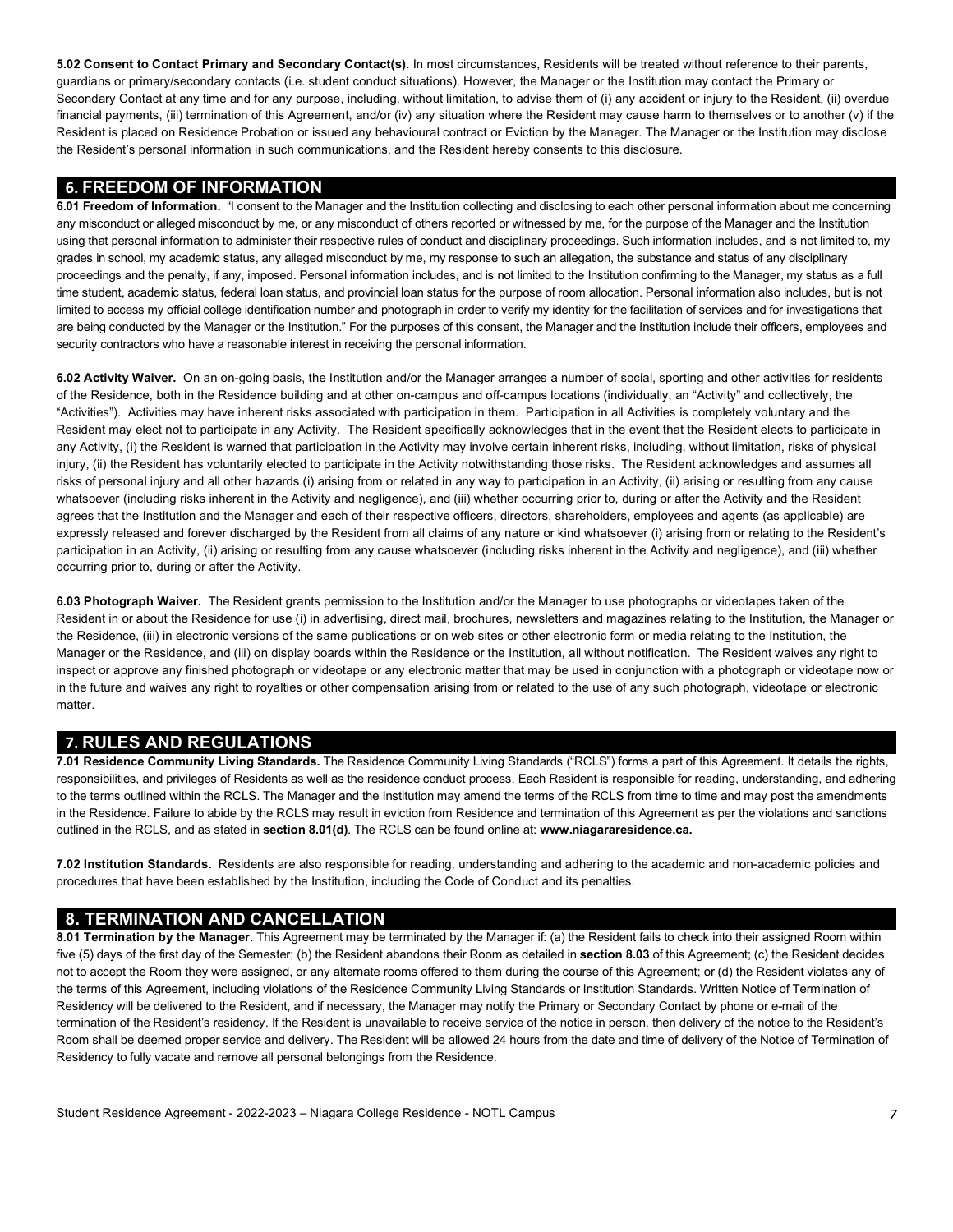**8.02 Termination or Cancellation by the Resident.** Cancellations occur prior to the Resident occupying the Room. If the Resident wishes to cancel this Agreement or their residence application, the Resident must notify the Manager in writing via the online residence cancellation process prior to occupying complete a Residence Withdrawal Form and return it to the Front Desk within 5 business days of the anticipated departure date. Please note that the Residence operates independently from the Institution and if the Resident cancels their application or enrolment at the Institution, they will also need to cancel their Residence application. Refunds will be issued by the Manager as detailed in **section 8.06**. the Room. Withdrawals occur after the Resident has occupied the Room. If the Resident wishes to withdraw from Residence, the Resident must

 **8.03 Abandonment.** If the Resident vacates the Room for a period greater than 15 days prior to the expiry of the Term without the Manager's prior Agreement, the Room will be deemed abandoned by the Resident. In that event, the Manager may (i) repossess the Room without liability to the Manager, and (ii) enter into an Agreement for the occupancy of the Room with a third party.

 **8.04 Termination Procedures.** Upon the termination of the privileges of this Agreement, the Resident shall vacate the Room within the time frame given, and deliver to the Manager vacant possession of the Room together with all of the furnishings, fixtures, and appliances of the Residence, and the furnishings and fixtures shall be in good condition, with reasonable wear and tear excepted. The Resident will follow the Move-out Procedures explained in section 3.02 of this Agreement and all additional directions communicated by the Manager.

 **8.05 Failure to Vacate.** If the Resident does not vacate the Residence on the expiry or early termination of this Agreement, (i) the Resident is liable for any financial loss sustained or incurred by the Institution or the Manager, and (ii) the Manager may remove the property of the Resident from the Room (whether or not the Resident is present at the time), and place the property in temporary storage in a location in the Residence of the Manager's choice, at the Resident's expense, without notice to the Resident and without liability to the Manager for any damage to or loss of the Resident's property.

 **8.06 Refund Procedures.** Upon the termination of this Agreement or residence application by the Resident, as detailed in section 8.02, the Residence may be entitled to a partial refund of Residence Fees, without interest, within eight (8) weeks of the Resident vacating the Residence or cancelling their residence application. The refund will be in the form of a cheque mailed to the Resident's permanent address on file in the Resident's name only. If a student requires a cheque to be reissued as a result of the resident not providing an updated address prior to vacating residence and/or canceling their residence application, a charge of \$50 may be applied. Refunds are issued based on the following:

#### **8.06 (a) Academic Year (and Fall only) Applications/Agreements (Detailed in Table 5)**

- has been accepted into Residence or not, the Resident will receive a full refund of the Deposit and any Residence Fees paid to date. (i) If the Resident's written cancellation request is received by the Residence Manager on or before **June 15 (Deadline 1)**, whether the Resident
- (ii) If the Resident has been accepted into Residence and the Residence Manager receives the Resident's written cancellation request after **June 15 (Deadline 1)** but on or before **August 1 (Deadline 2)**, then the Resident's Deposit will be forfeited. The Resident will receive a full refund of any Residence Fees paid to date.
- (iii) If the Resident is on the wait list for Residence and the Residence Manager receives a written cancellation request before the Resident is accepted to Residence, then the Resident will be refunded the full Deposit.
- (iv) If the Resident is on the wait list and a space becomes available after **June 15 (Deadline 1)**, the Resident will be offered a space in Residence and asked to confirm the status of the Resident's Residence acceptance within 24 hours. After confirmation to the Residence, all regular cancellation policies and payment deadlines apply.
- (v) If the Resident has been accepted into Residence and the Residence Manager receives the Resident's written cancellation request after  **August 1 (Deadline 2)**, but on or before the first day of the Term **(Deadline 3)**, then the Resident will be charged a late cancellation fee. The cancellation fee will be equivalent to **45 days** of Residence Fees. The Deposit will be refunded less any damages, charges or money owing to the Residence.
- **November 15 (Deadline 4)**, then the Resident will be charged for **each day they occupy a Residence room plus a cancellation fee**. The Resident must complete all Move-out Procedures detailed in **section 3.02** before cancellation fees and refunds will be assessed and issued. The cancellation fee will be equivalent to **60 days** of Residence Fees. The cancellation fee will not exceed the Agreement end date ("Move-Out Day") or as Customized by the Manager section, detailed in Table 1. The Deposit will be refunded less any damages, charges or money owing (vi) If the Residence Manager receives the Resident's written cancellation request after the first day of the Term **(Deadline 3)** and on or before to the Residence.
- (vii) If the Residence Manager receives the Resident's written cancellation request after **November 15 (Deadline 5)**, then the Resident will be charged for **each day they occupy a Residence room plus a cancellation fee**. The Resident must complete all Move-out Procedures detailed in **section 3.02** before cancellation fees and refunds will be assessed and issued. The cancellation fee will be equivalent to **90 days**  of Residence Fees. The cancellation fee will not exceed the Agreement end date ("Move-Out Day") or as Customized by the Manager section, detailed in Table 1. The Deposit will be refunded less any damages, charges or money owing to the Residence.

#### **8.06 (b) Winter and Summer Applications/Agreements (Detailed in Table 5)**

- accepted into Residence or not, the Resident will receive a full refund of the Resident's Deposit and any Residence Fees paid to date. If the Resident's written cancellation request is received by the Residence Manager on or before Deadline 1, whether the Resident has been
- (ii) If the Resident is on the wait list for Residence and the Residence Manager receives a written cancellation request before the Resident is accepted to Residence, then the Resident will be refunded the full Deposit.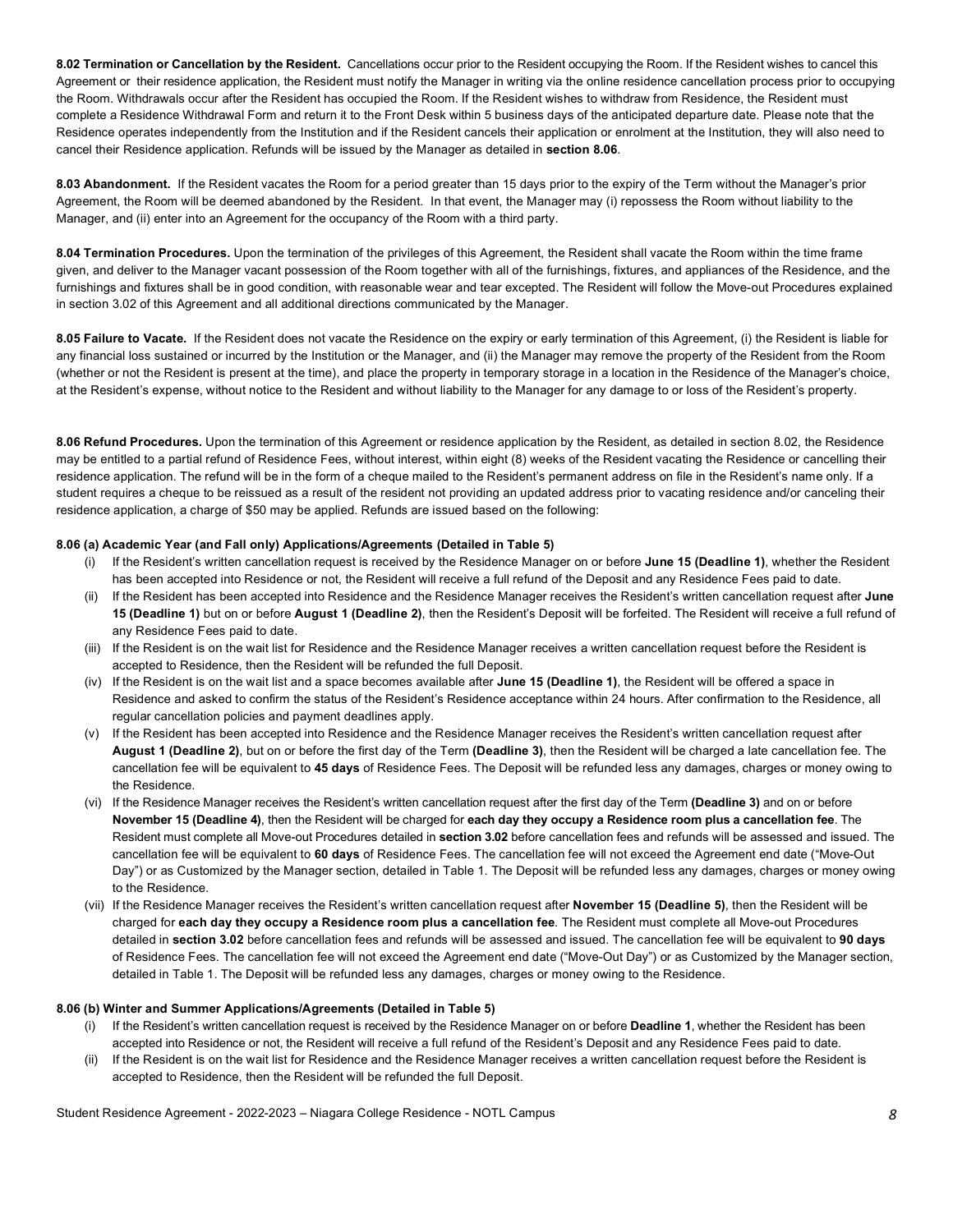- (iii) If the Resident is on the wait list and a space becomes available, the Resident will be offered a space in Residence and asked to confirm the status of the Resident's Residence acceptance within 24 hours. After confirmation to the Residence, all regular cancellation policies and payment deadlines apply.
- (iv) If the Resident has been accepted into Residence and the Residence Manager receives the Resident's written cancellation request after **Deadline 1**, but on or before the first day of the Term **(Deadline 2)** , then the Resident will be charged a late cancellation fee. The cancellation fee will be equivalent to **45 days** of Residence Fees. The cancellation fee will not exceed the Agreement end date ("Move-Out Day") or as Customized by the Manager section, detailed in Table 1. The Deposit will be refunded less any damages, charges or money owing to the Residence.
- (v) If the Resident has been accepted into Residence and the Residence Manager receives the Resident's written cancellation request after the The cancellation fee will be equivalent to **60 days** of Residence Fees. The cancellation fee will not exceed the Agreement end date ("Move-Out Day") or as Customized by the Manager section, detailed in Table 1. The Deposit will be refunded less any damages, charges or money owing to first day of the term **(Deadline 3)** then the Resident will be charged for **each day they occupy a Residence room plus a cancellation fee**. the Residence.

#### **TABLE 5: Refunds, Cancellation Fees, and Deadlines**

Late applicants will be subject to the same cancellation deadlines outlined below. The cancellation date is the date the student vacates the Residence.

| Terms                                                                 |             | Deadline 1                                       | Deadline 2                                                                                                                     | Deadline 3                                                                                                                        | Deadline 4                                                                                                                           | Deadline 5                                                                                                                           |
|-----------------------------------------------------------------------|-------------|--------------------------------------------------|--------------------------------------------------------------------------------------------------------------------------------|-----------------------------------------------------------------------------------------------------------------------------------|--------------------------------------------------------------------------------------------------------------------------------------|--------------------------------------------------------------------------------------------------------------------------------------|
| <b>Summer Applications &amp;</b><br><b>Agreements</b>                 | <b>Date</b> | On or before April 1                             | After April 1<br>On or before Move-<br>In Day                                                                                  | After Move-In Day                                                                                                                 |                                                                                                                                      |                                                                                                                                      |
|                                                                       | Fee         | Full refund of<br>Deposit and<br>Residence Fees. | Deposit and<br><b>Residence Fees</b><br>refunded.<br><b>Cancellation Fee</b><br>equivalent to 30<br>days of Residence<br>Fees. | Charged for each day<br>they occupy a<br>Residence room plus<br>a cancellation fee<br>equivalent to 60 days<br>of Residence Fees. |                                                                                                                                      |                                                                                                                                      |
|                                                                       |             |                                                  |                                                                                                                                |                                                                                                                                   |                                                                                                                                      |                                                                                                                                      |
| <b>Academic Year</b><br><b>Application &amp;</b><br><b>Agreements</b> | <b>Date</b> | On or before June<br>15                          | After June 15<br>On or before<br>August 1                                                                                      | After August 1<br>On or before Move-In<br>Day                                                                                     | After Move-In Day<br>On or before<br>November 15                                                                                     | After November 15                                                                                                                    |
|                                                                       | Fee         | Full refund of<br>Deposit and<br>Residence Fees. | Forfeit Deposit.                                                                                                               | Deposit and<br>Residence Fees<br>refunded.<br><b>Cancellation Fee</b><br>equivalent to 30 days<br>of Residence Fees.              | Charged for each<br>day they occupy a<br>Residence room<br>plus a cancellation<br>fee equivalent to 60<br>days of Residence<br>Fees. | Charged for each<br>day they occupy a<br>Residence room<br>plus a cancellation<br>fee equivalent to 90<br>days of Residence<br>Fees. |
|                                                                       |             |                                                  |                                                                                                                                |                                                                                                                                   |                                                                                                                                      |                                                                                                                                      |
| <b>Winter Applications &amp;</b><br><b>Agreements</b>                 | <b>Date</b> | On or before<br>December 1                       | After December 1<br>On or before Move-<br>In Day                                                                               | After Move-In Day                                                                                                                 |                                                                                                                                      |                                                                                                                                      |
|                                                                       | Fee         | Full refund of<br>Deposit and<br>Residence Fees. | Deposit and<br><b>Residence Fees</b><br>refunded.<br><b>Cancellation Fee</b><br>equivalent to 45<br>days of Residence<br>Fees. | Charged for each day<br>they occupy a<br>Residence room plus<br>a cancellation fee<br>equivalent to 60 days<br>of Residence Fees. |                                                                                                                                      |                                                                                                                                      |